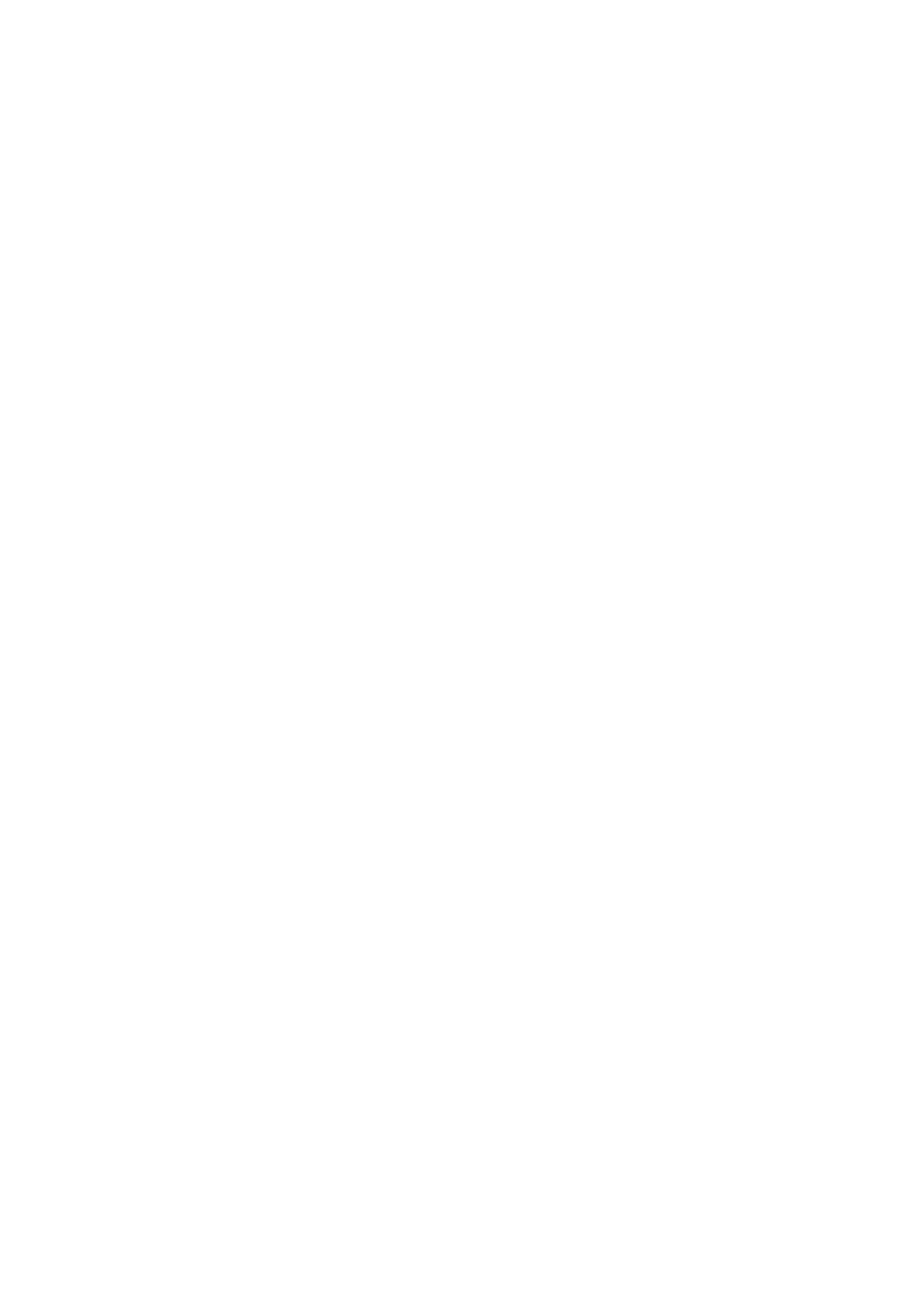

#### **Patient information awards** Highly commended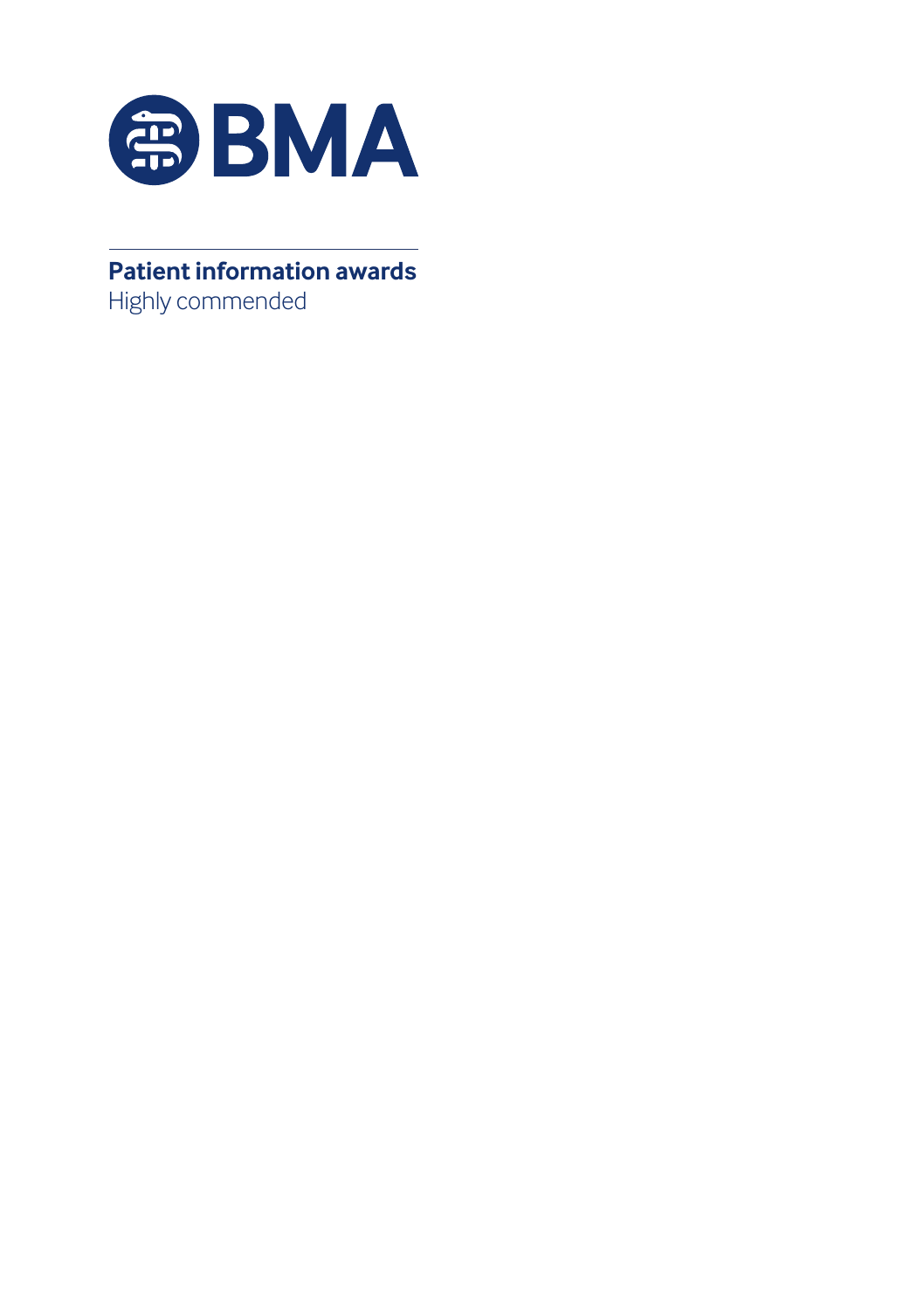## **Page**

| <b>Introduction</b>                        | 3         |
|--------------------------------------------|-----------|
| Understanding sleep and sleeping problems  | 3         |
| How much sleep do we need?                 | 4         |
| Are there different sorts of sleep?        | $4 - 5$   |
| Are there other changes in sleep patterns? | 5         |
| <b>What causes sleep problems?</b>         | $6-8$     |
| What sort of sleep problem do you have?    | $8 - 9$   |
| <b>Overcoming your sleep problem</b>       | $9 - 13$  |
| <b>Good sleep habits</b>                   | 14-17     |
| <b>Useful organisations</b>                | $17 - 18$ |
| <b>Useful books</b>                        | 19        |
| <b>References</b>                          | 19        |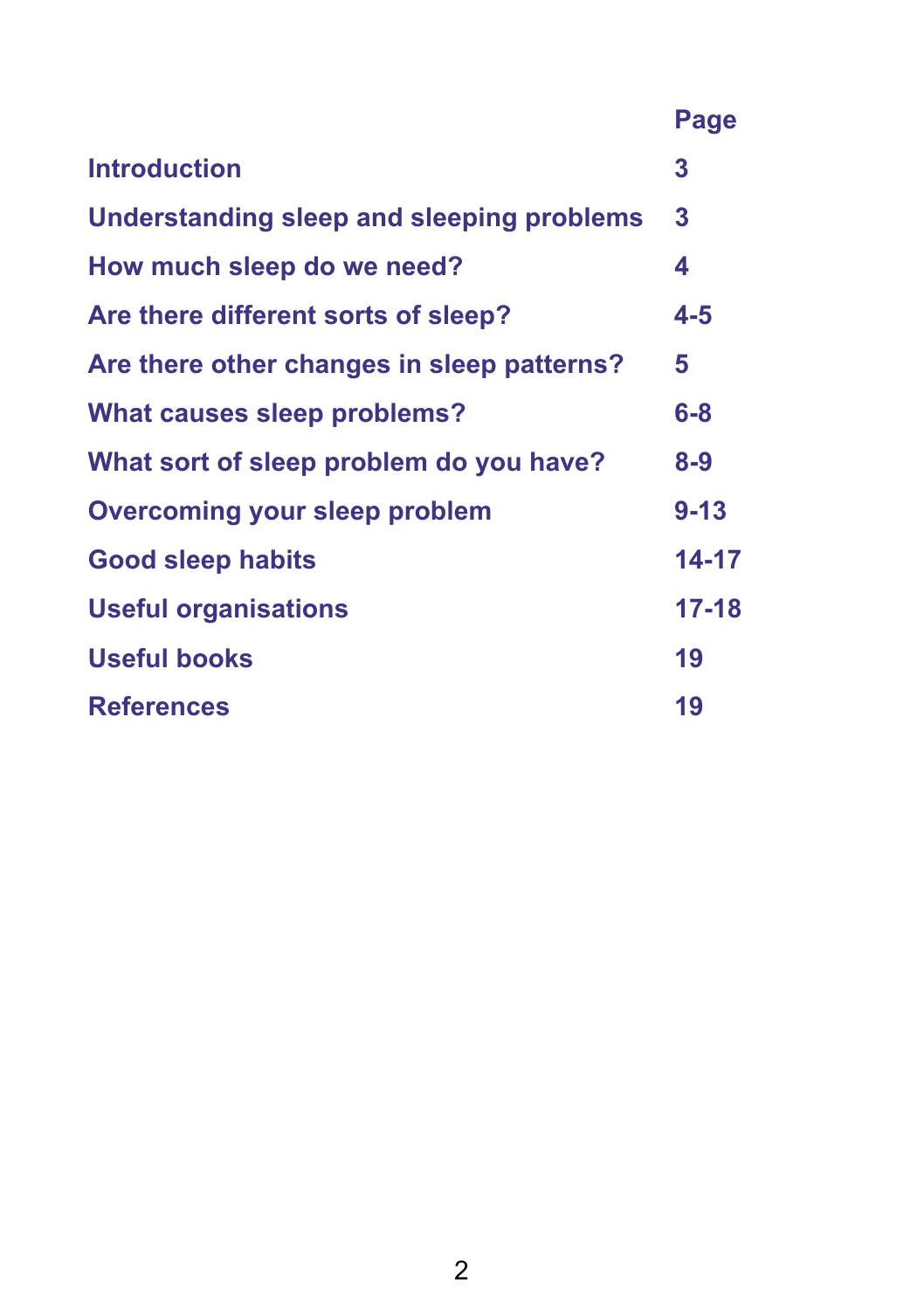**"I toss and turn for hours on end. No matter what I do, I just can't seem to get off to sleep".** 

**"I'm very restless through the night, often waking and not able to get back to sleep".** 

**"I wake up two or three hours before I need to get up and just lie there trying to drop back off to sleep".** 

**"I never feel like I've had a proper night's sleep. I sleep very lightly and seem to drift in and out of sleep".** 

**"I have no trouble sleeping. In fact I sleep way too much but I still feel really tired"** 

These are all comments made by people who suffer from different kinds of sleep problem.

This booklet aims to help you understand your sleep problem and to learn some simple ways to sleep better.

#### **Understanding sleep and sleeping problems**

Sleep problems are very common and are often referred to as insomnia. One study in America found that only 5% of adults reported never having trouble sleeping.

A recent study found that as many as 30% of the adult population are affected by sleep problems. Sleep difficulties are particularly common in women, children and those over 65. In fact, roughly half of the elderly population complains of insomnia. Therefore to have trouble sleeping at some point in your life is quite normal.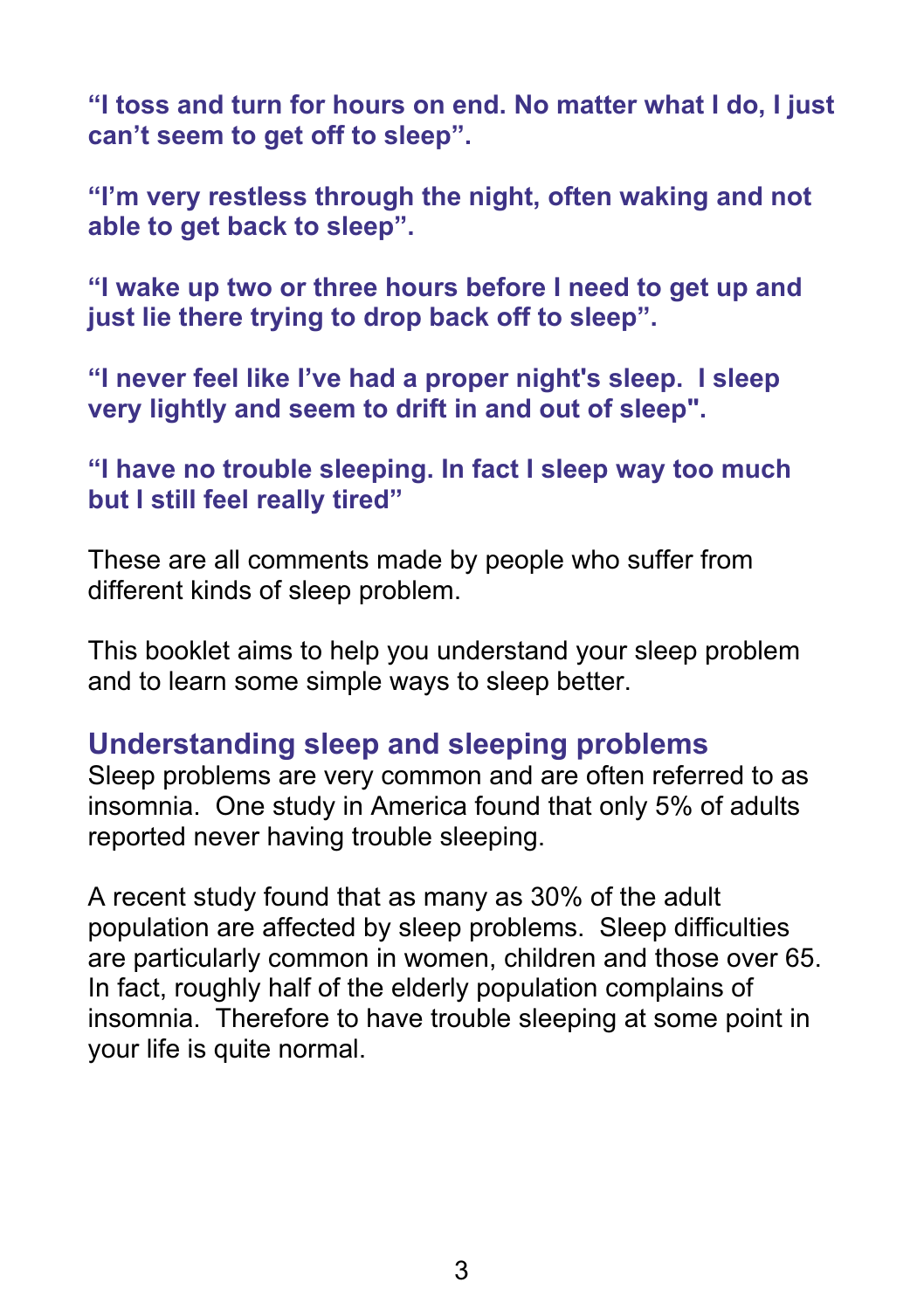#### **How much sleep do we need?**

People can become very distressed when they feel they are not getting a good night's sleep, which can then make it harder to get off to sleep.

But what is a normal amount of sleep? How much sleep do we need?

The answer is that people vary greatly in their need for sleep. There is a popular idea that we all need 7 to 8 hours sleep every night. This is not true. Although for an adult 7-9 hours is recommended, many studies have shown that people can range between needing 6-10 hours a night. Also the amount of sleep a person needs varies throughout their life. For example, a newborn baby spends 14 to 17 hours sleeping per day. As children grow older they require less sleep, possibly 11-14 hours as a toddler and maybe 8 to 10 hours as a teenager. Older adults, aged 65 and over, may need slightly less sleep, but the recommendation is still around 7-8 hours.

Not only does the need for sleep vary from person to person, and with age, it also varies depending on level of activity. For example, if someone has retired from work, they may be less active and therefore require less sleep. On the other hand, if they have a young family and are constantly on the go, then they may require quite a bit of sleep. Basically, it is important to work out what is the right amount of sleep for you.

#### **Are there different sorts of sleep?**

Sleep is not like a light bulb which is either on or off, but has different stages, varying from light to deep sleep. At least four different types or stages of sleep have been identified. Broadly, sleep is divided into what is called Rapid Eye Movement (REM) and non-REM (NREM) sleep. REM sleep occurs several times during the night and is where most dreaming is thought to take place. Non-REM sleep is divided into three stages, each stage being a bit deeper, almost like a staircase of sleep.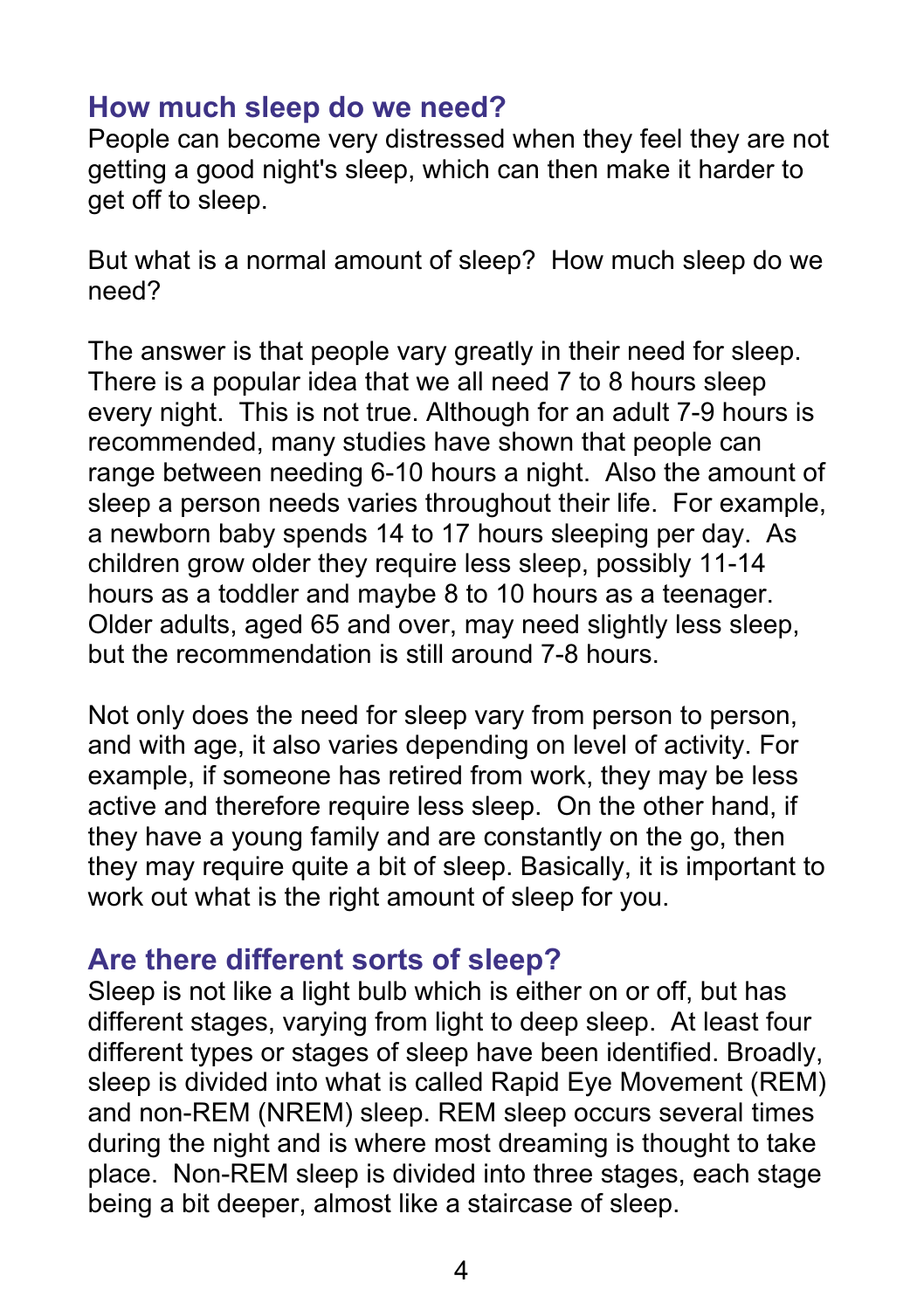

During the night whilst asleep, people go up and down this staircase many times and in fact almost wake up several times.

On a typical night an adult who sleeps well will spend about 25% in REM sleep, 5% in Stage 1, 45% in Stage 2, and 25% in stage 3.

As with the amount of sleep we need, the sort of sleep we have changes as we get older. Sleep in older people tends to be lighter and more broken, with more frequent wakening.

For a typical person aged 70, deep sleep takes up less than 10% of the night's sleep. Therefore, an older person may report waking more times throughout the night.

In summary, sleep in older people does tend to be shorter, more restless and more easily disturbed, but it should still be refreshing.

#### **Are there other changes in sleep patterns?**

Not only does our sleep become lighter and more broken as we get older, but our pattern of when we sleep often changes too. It becomes more likely that we go to bed sooner, wake up earlier or drop off to sleep during the day, so our natural rhythm of sleep can be disturbed.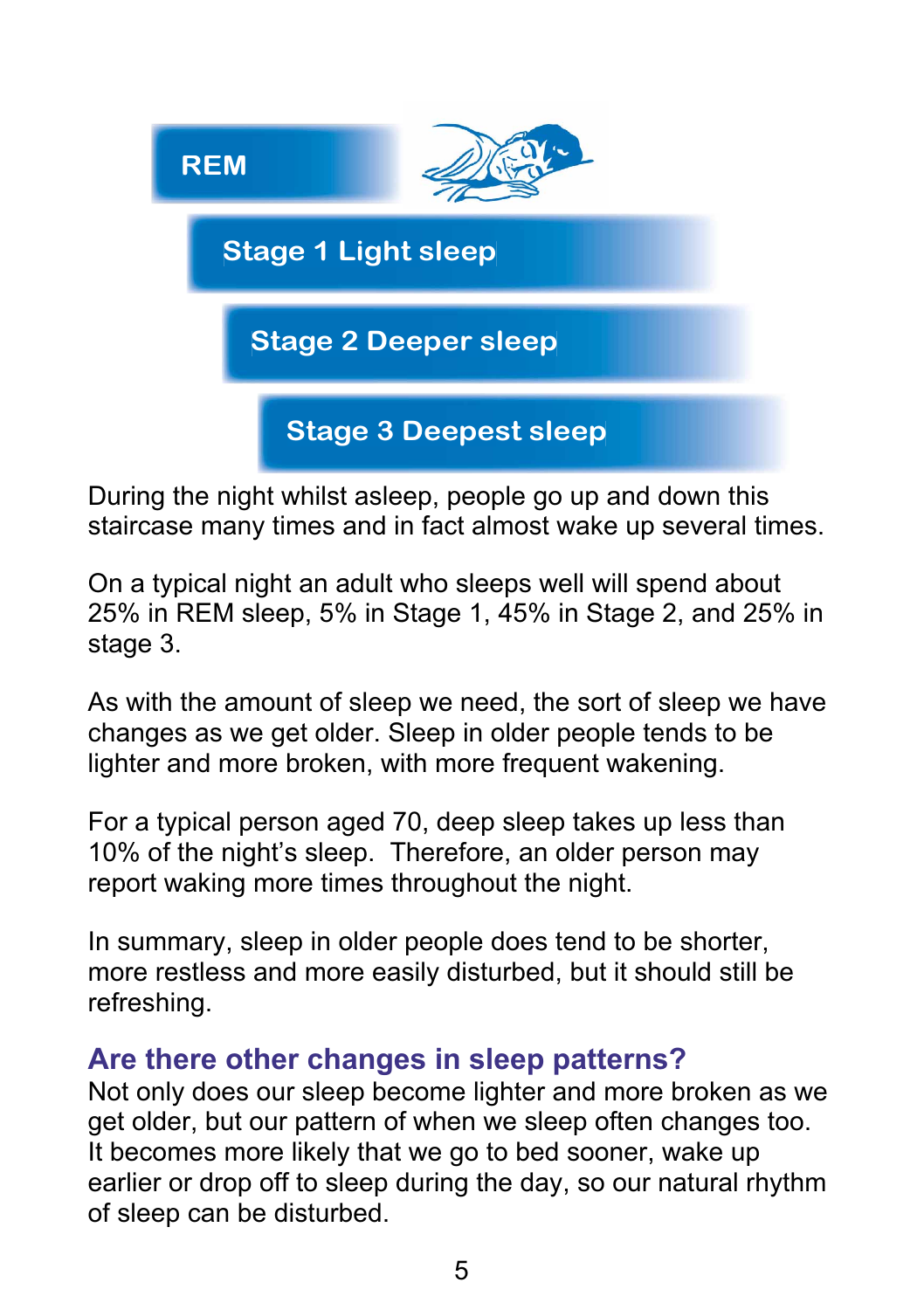### **What causes sleep problems?**

#### **There are a number of reasons why sleep problems can develop.**

- **1. Effects of ageing.** As mentioned, when people get older they tend to sleep less deeply and may also sleep less well at night. Sometimes people will then tend to drop off to sleep during the day which again reduces the need for sleep at night. This in itself is not a problem, but often not sleeping at night becomes a great cause for worry, frustration and concern, which in turn leads to sleeping less well.
- **2. Medical reasons for disrupted sleep.** There are many health related reasons for poor sleep which may or may not be to do with getting older. Although some of the simple suggestions in this booklet may help, if you are concerned about your sleep you should talk to your GP.
	- Needing to go to the toilet at night. The need to go to the toilet during the night occurs more in later life. About 60% of women and about 70% of men, aged over 65 get out of bed at least once a night to go to the toilet. This can also happen for other reasons of course, such as pregnancy. Getting out of bed at night isn't always a huge problem, but can be frustrating if it is difficult to get back to sleep.
	- Many women report disturbed sleep around the menopause, often related to hot flushes. Difficulty sleeping often remains, and generally, post-menopausal women are less satisfied with their sleep with as many as 61% reporting insomnia symptoms.
	- Another common medical reason for poor sleep is pain. This again can be common in older age with joint problems such as arthritis.
	- Other health problems can also affect sleep, for example diabetes, high blood pressure and breathing difficulties.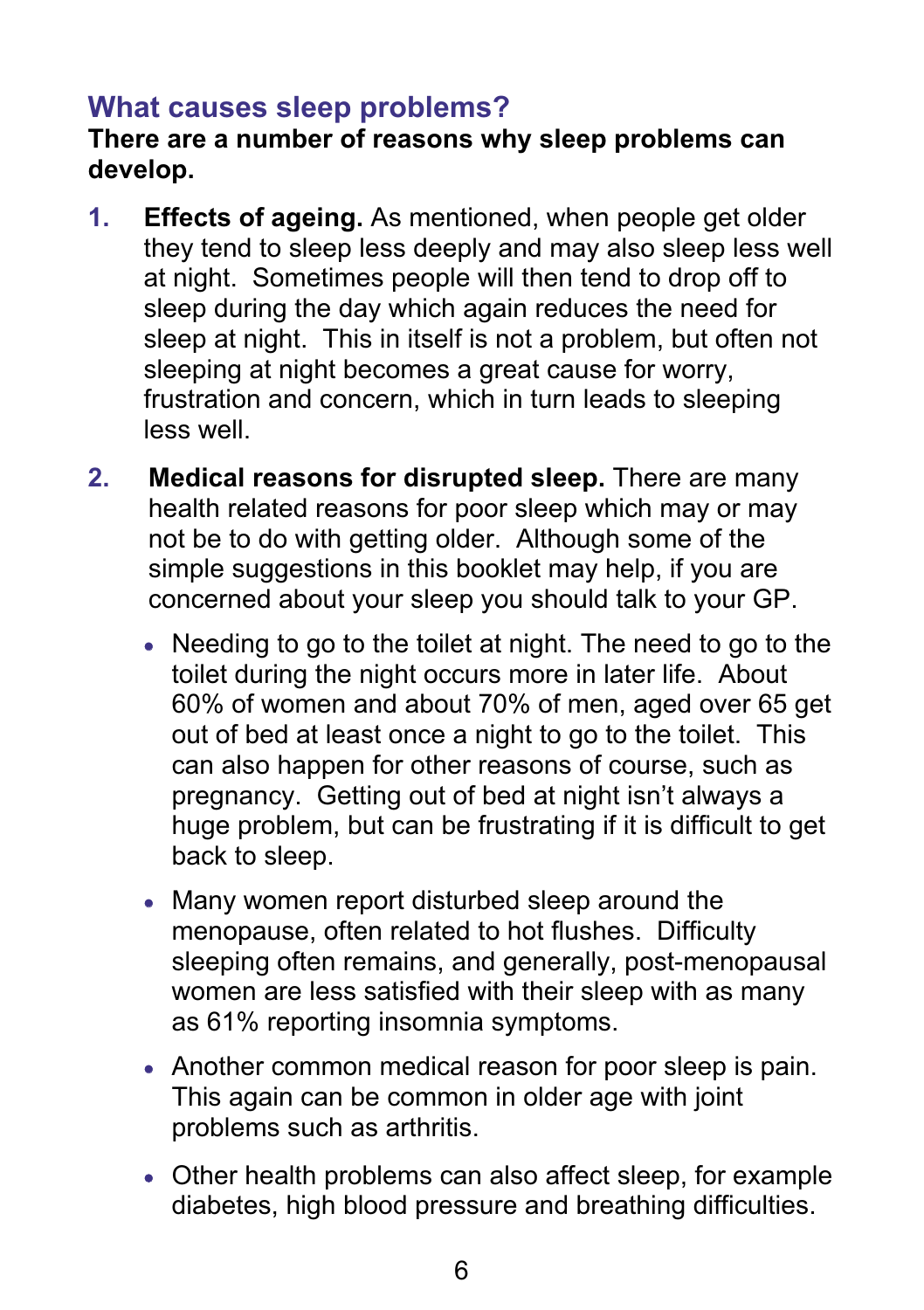- Some medicines can interfere with sleep, so it is worth checking with your doctor if you are on any tablets.
- Depression and low mood can affect sleep. Disturbed sleep is a common symptom of depression. It is quite usual for a depressed person to wake up early in the morning and be unable to get back to sleep, or alternatively to have difficulty getting off to sleep.
- Obstructive sleep apnoea is a treatable condition present in around 2% of women and 4% of men most commonly in middle age. People often don't know they have it, but if someone snores and breathes loudly with pausing and gasping, then sleep apnoea may be the problem. It is more common in people who are overweight and in people who smoke or drink alcohol. If severe your GP may be able to refer you to a specialist.
- Restless legs syndrome is present in about 5% of the population and people with this have an urge to move their legs and find it really hard to keep their legs still. This often comes later in life and can also be made worse by some medicines.
- **3. Stress, worry and anxiety.** When someone is stressed and anxious they may often find it hard to get off to sleep, with their mind full of worries and their body tense.
- **4. Bereavement.** The emotional upset of bereavement or other trauma can affect sleep. Nightmares and upsetting memories are common.
- **5. Surroundings.** Our surroundings can make a big difference to how we sleep. For example, a bedroom that is over hot or over cold, a bed that is too hard or too soft, a room that is too noisy or too light can all make a difference to how well someone sleeps. Sleeping in a strange place can also affect someone's sleep.
- **6. Disrupted sleep routine.** People who work shifts which change frequently often have disrupted sleep. This gets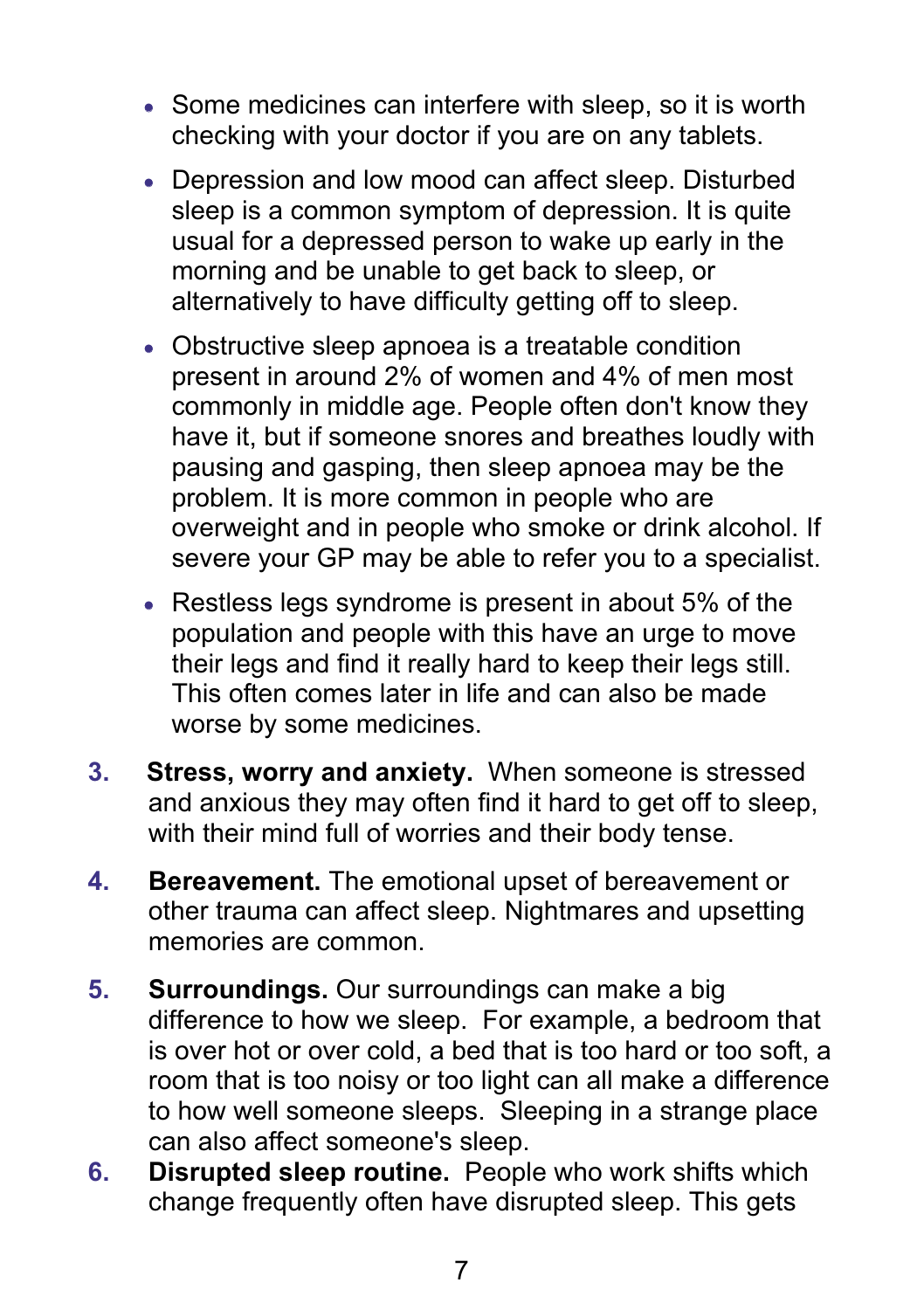worse with age and is affected by lifestyle factors such as smoking and drinking alcohol.

 Sometimes it may be a combination of a few different causes, rather than just one thing. But it is helpful to know what is causing your sleep problem, as this may help you find a solution.

#### **What sort of sleep problem do you have? Tick the boxes that apply to you**

#### **Getting to sleep**

The most common sleep problem is trouble getting to sleep. For some people it can take several hours to drop off to sleep, but once they are asleep the quality of sleep is good.

#### **Staying asleep**

The next most common problem is a disturbed sleep pattern, with frequent waking in the middle of the night and difficulty getting back to sleep.

#### **Waking too early**

A third problem is waking earlier than is desired, again with difficulty getting back to sleep.

#### **Poor quality sleep**

Some people report sleeping lightly, with restless, disturbed and inconsistent sleep.

#### **Sleeping too much**

Another common problem is when people find themselves sleeping too much, but still feeling tired.

You may have a mixture of these but knowing a bit more about what sort of sleep problem you have can help when it comes to trying to deal with it. Keeping a sleep diary to look for patterns in your sleep can be very helpful.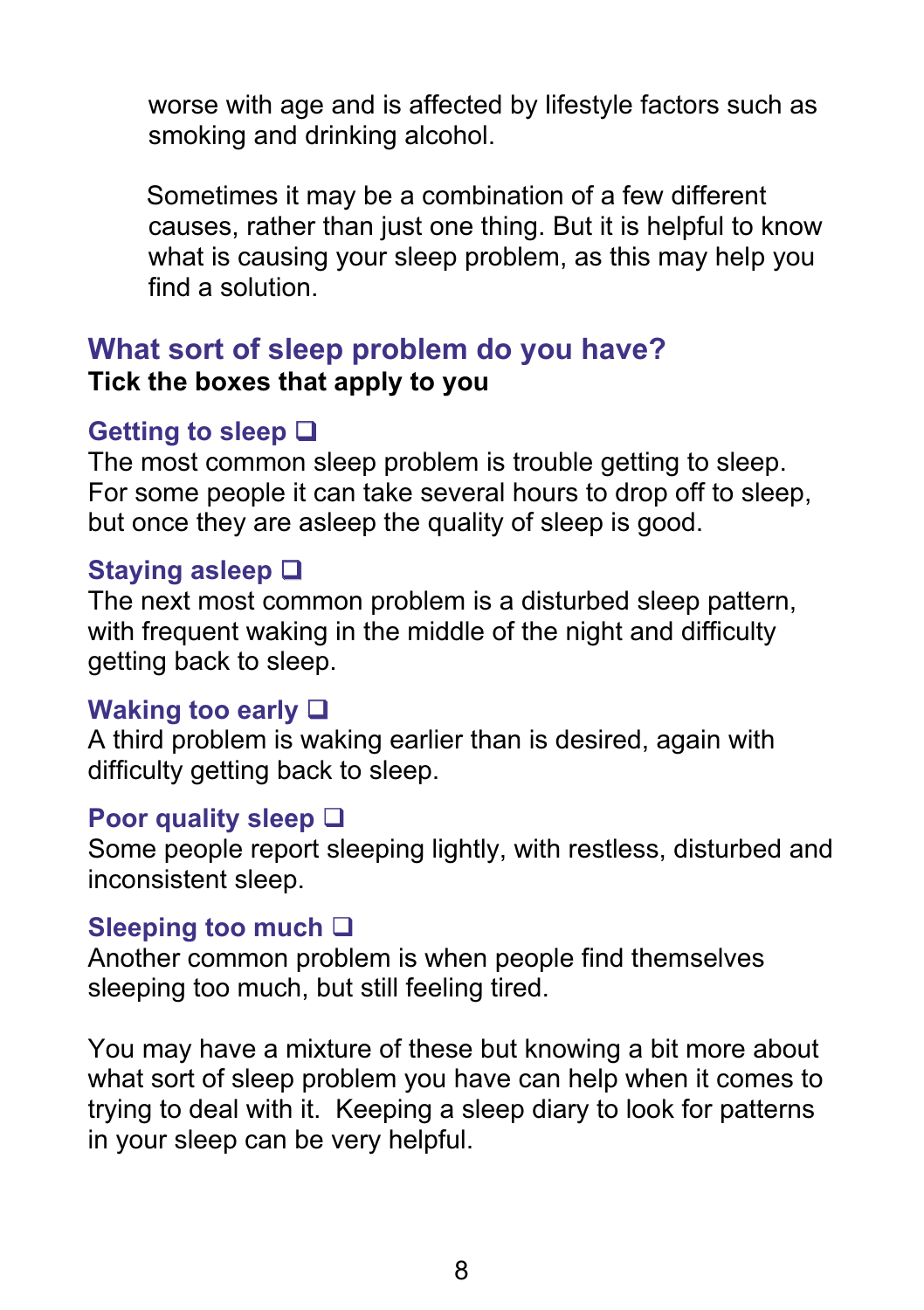#### **Summary**

Sleep problems are very common and affect people in different ways. There is no "right" amount of sleep as this varies between people and across the life-span. Sleep problems can occur for a number of reasons: as a result of age; medical reasons; emotional reasons; unhelpful surroundings; disrupted sleep routines. There are different sorts of sleep problems. It is also possible to think you have a sleep problem when in fact you are still getting enough sleep but it is different from what you expect.

#### **Overcoming your sleep problem**

One of the first steps in overcoming sleep difficulties is finding out any possible causes and trying to look for solutions.

Is sleeping your main problem, or is there another problem which may be causing you to have difficulty sleeping?

If there is another problem, is there anything you can do about that problem?

Review these common reasons for insomnia and try to work out which if any apply (please tick). There may be different solutions for different problems.

#### **Problem:**

Worrying about not getting enough sleep – are you expecting too much sleep and worrying about not getting enough? Sometimes people lie in bed and worry about not sleeping. As we have already mentioned, worrying about not getting enough sleep makes matters worse. Thoughts such as "I'll be exhausted tomorrow", "I'll never get to sleep", "I must sleep, it's ruining my health", may run through your mind. The effect of this is that you feel tense and anxious and less likely to drop off to sleep, which in turn leads to more worrying thoughts.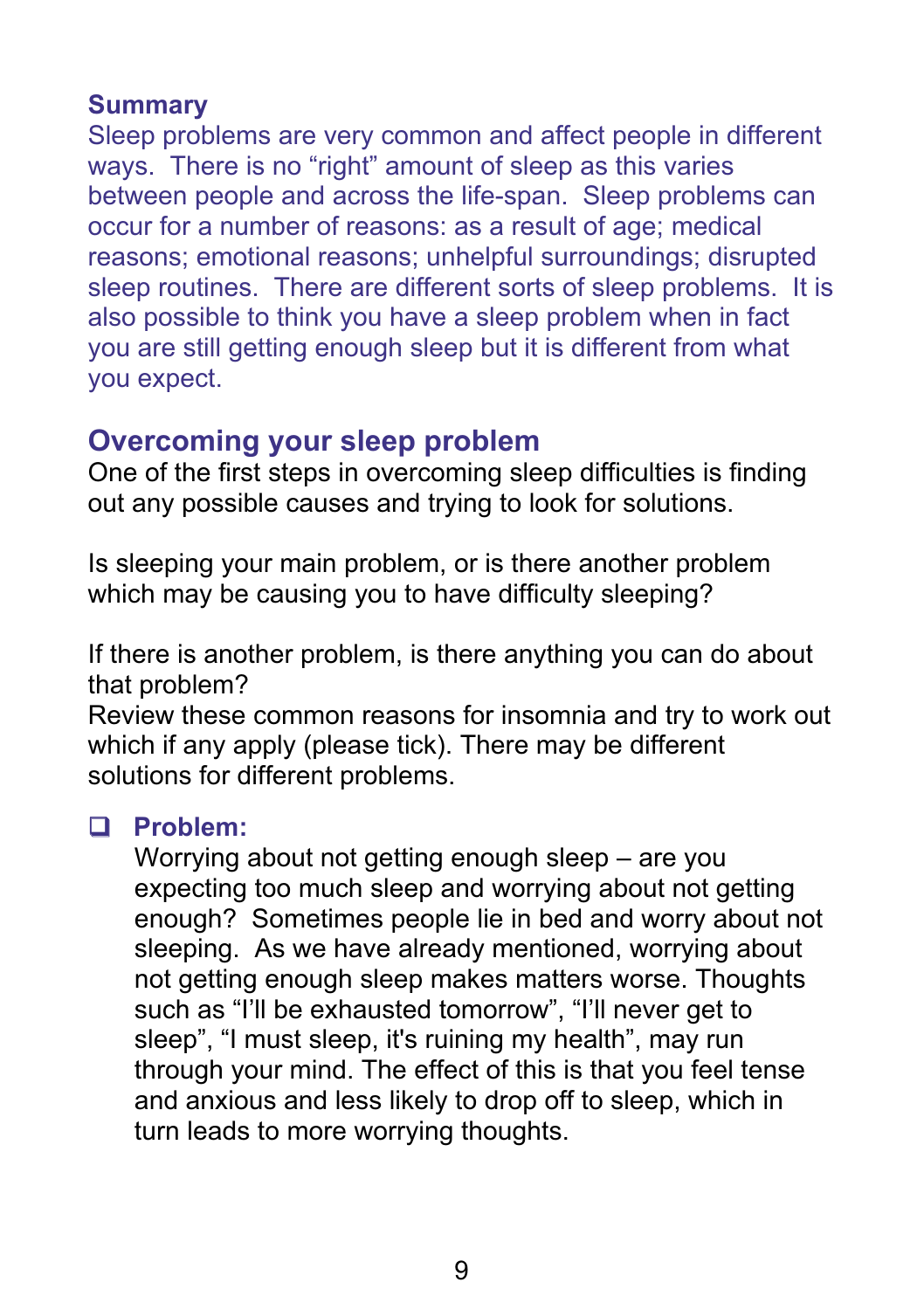#### **Solution:**

Try to find ways to relax and clear your mind. You know you will always fall asleep eventually. Lying calm and relaxed in bed can be pleasant if your mind is cleared of worrying thoughts about not getting enough sleep. Don't keep looking to see what the time is. Try to put sleep out of your mind. Have a daydream instead about something pleasant such as somewhere you have enjoyed a relaxing holiday. Bring the picture in to your mind as vividly as you can, remembering all the sights, sounds and smells. You can also focus on your breathing, breathing in deeply through your nose, and making sure you have a nice long out breath. Use your breathing as an anchor, so if your thoughts wander off you simply bring your mind back by focusing on your breathing. Deep muscle relaxation can also be helpful. This can be done by gently tensing and relaxing the main muscle groups in the body and focusing your attention on the relaxed feeling as it begins to spread through your body.

There are many free recordings available online of relaxation techniques, as well as those that can be bought.

#### **Problem:**

Needing to go to the toilet in the night- are you up several times in the night needing to empty your bladder?

#### **Solution:**

 If you are having to go to the toilet several times in the night, there may be a medical reason for this and the solutions will depend on what is causing the problem. Bladder retraining can be useful, as can restricting caffeine intake, however medical advice should be sought if this is a problem.

#### **Problem:**

Are you in a lot of pain and does this wake you up or stop you getting off to sleep?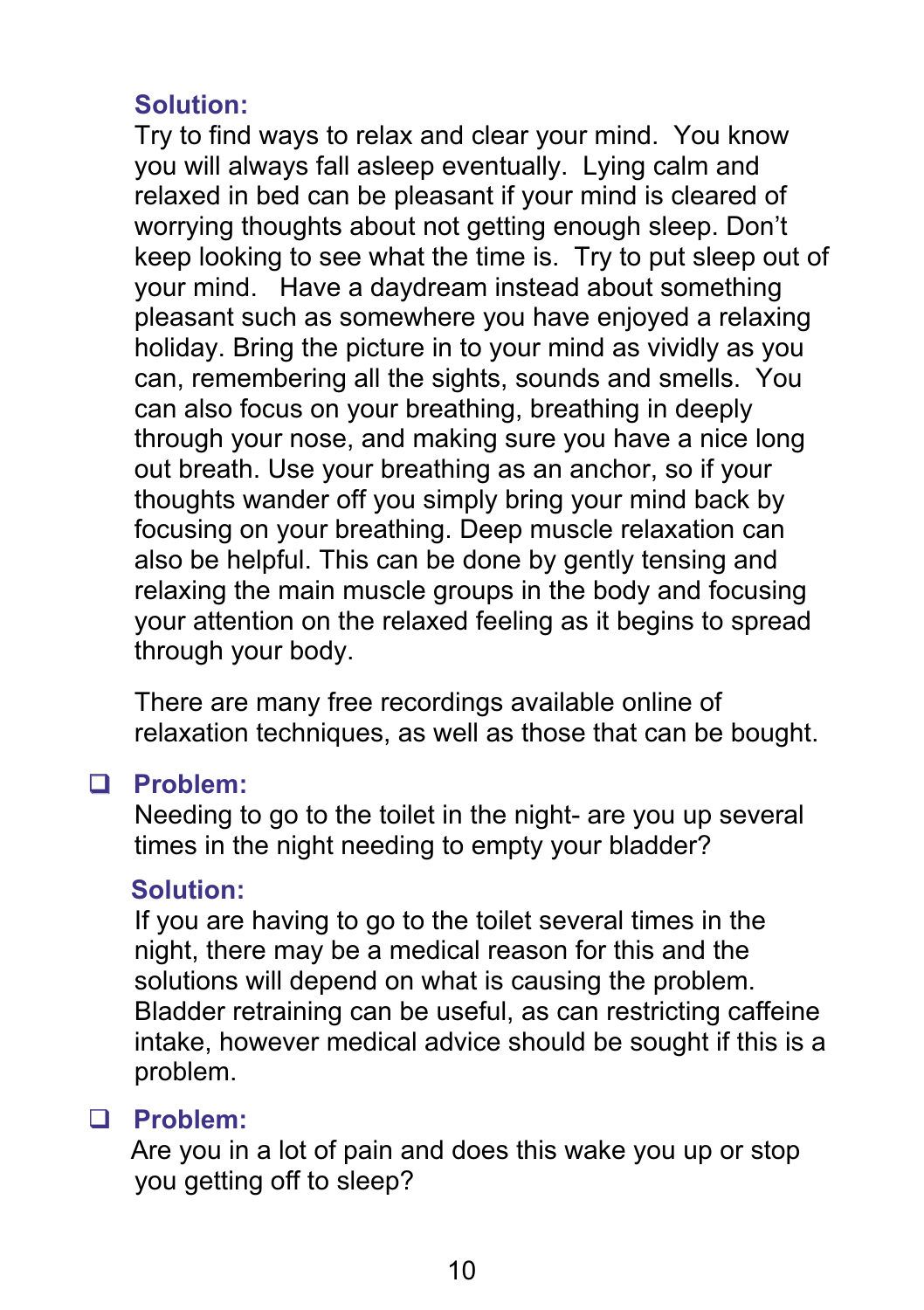#### **Solution:**

Relaxing can help with pain, as being tense can make pain worse. It may be helpful to speak to your GP about your pain as there may be a treatment that can help.

#### **Problem:**

Loss and bereavement – have you experienced a loss or bereavement recently?

#### **Solution:**

It is very common to have disturbed sleep following bereavement. Try not to add to your difficulties by worrying about not sleeping. Your sleep pattern should return to normal in time. The relaxation techniques described in this booklet may help. Talking about your feelings may also help, either to a friend, counselor or to your GP. A self help booklet like this one is available at www.ntw.nhs.uk/selfhelp for bereavement.

### **Problem:**

Anxiety, depression, stress – are you suffering from stress at the moment? Or are you depressed or anxious? If so, then your sleeping is probably affected. It may be that as soon as your head hits the pillow your mind starts working overtime thinking about problems such as work, relationships and money worries.

#### **Solution:**

The following might help. If your mind starts to race try to use the relaxation techniques described earlier, such as focusing on a relaxing image or on your breathing. By making your breathing deeper and slower, this can decrease your heart rate which in turn reduces cortisol, one of the hormones released when we are anxious. If you notice your mind starting to worry again, try saying to yourself 'I will deal with this tomorrow' and bring your focus back to your breathing. Basically anxious, worrying thoughts will keep us awake, and calming, happy thoughts will help us sleep.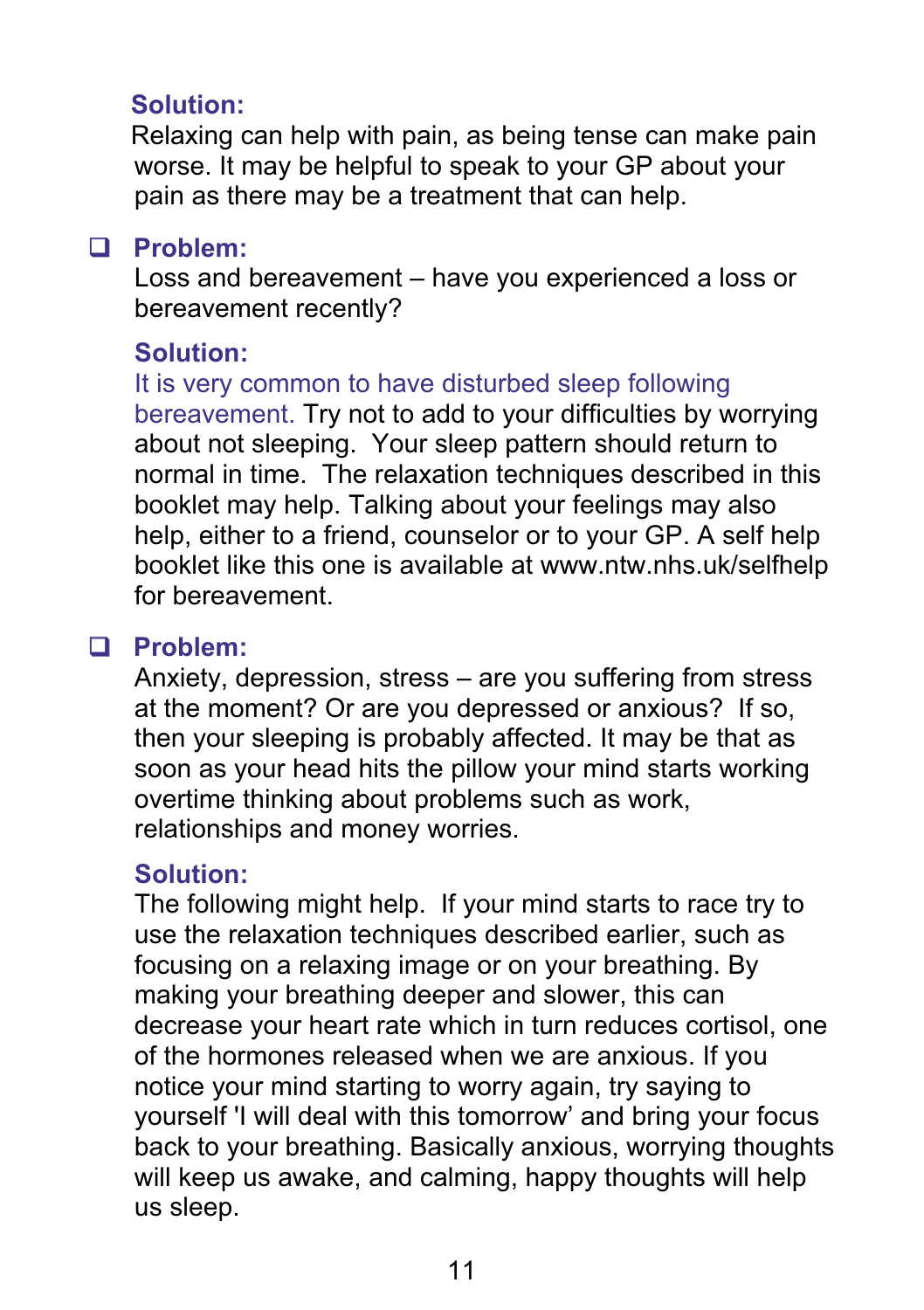Jotting down a few things we are grateful for before bedtime each night has been found to be helpful in getting a good night's sleep. If worry is a big problem for you, it may be helpful to set aside 30 minutes a day 'worry time'. Take a pencil and pad and write down everything that is worrying you. Taking each problem in turn, ask yourself if there is anything you can do to solve the problem? If no, score the problem out and move on to the next problem. If yes, write down every possible solution you can think of. Choose the most helpful solution and write down all the steps you are going to need to take. Write as much as you can. Write down any obstacles and how you might tackle them. Make a plan for when you are going to deal with the problem.

Whenever you find yourself worrying, remind yourself to save it till your next 'worry time'. Sometimes if worrying thoughts pop in to your head at night just asking yourself 'is there anything I can do about this?' No? Then let it go. Yes? Jot it quickly down and tell yourself you will deal with it tomorrow.

Self help booklets like this one are available at www.ntw.nhs.uk/selfhelp for stress, depression and anxiety. It may be that you need treatment for your depression or anxiety. Your GP will be able to advise.

#### **Problem:**

Do you suffer with restless legs syndrome?

#### **Solution:**

Mild restless legs syndrome that isn't linked to an underlying health condition can be managed with just a few lifestyle changes. For example, avoiding stimulants such as caffeine, tobacco and alcohol in the evenings; stopping smoking; taking regular daily exercise, but not just before bedtime; and having good sleep habits as described later in this booklet, can all help. Symptoms may be relieved by: massaging your legs; taking a hot bath in the evening;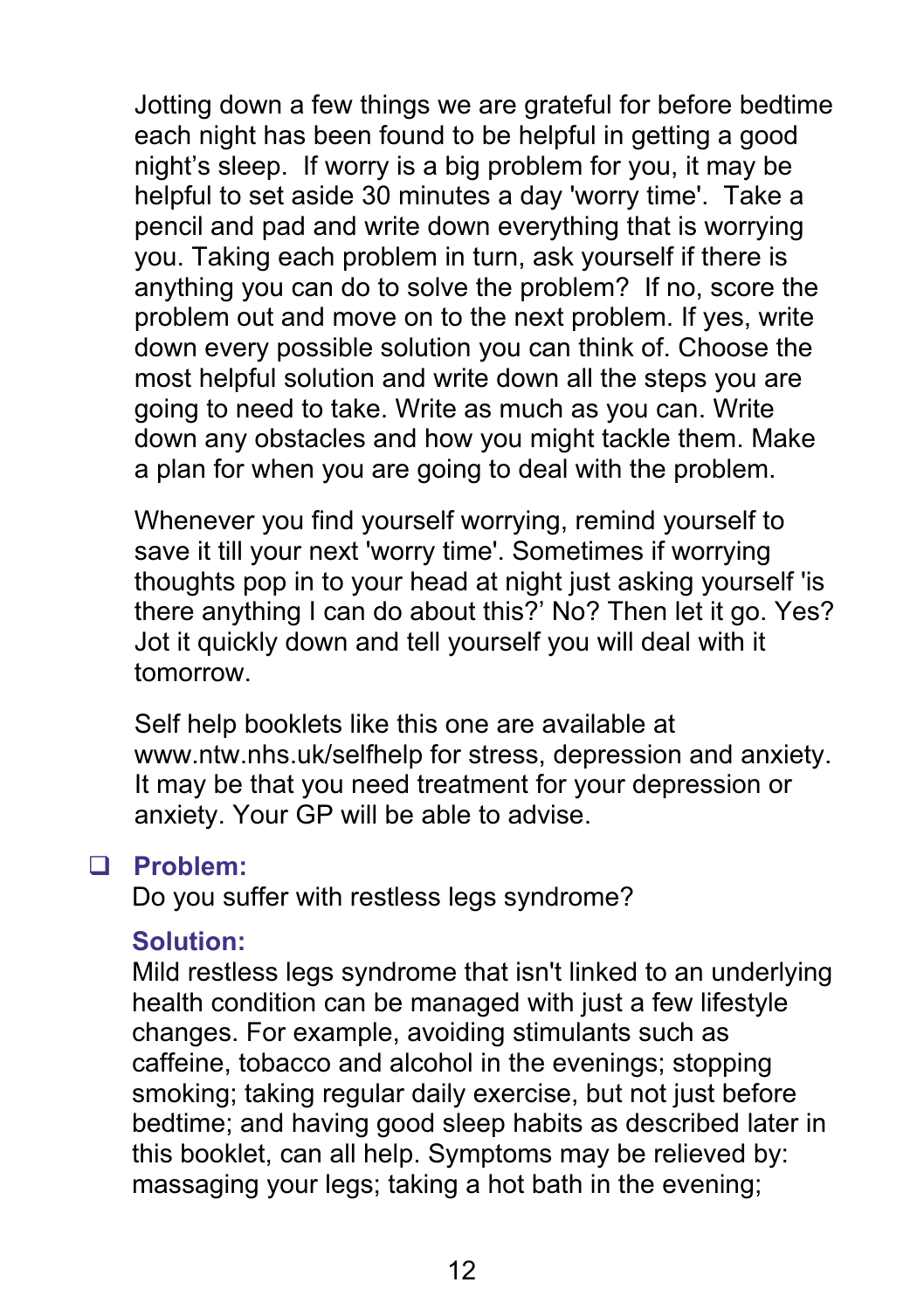walking and stretching; distraction and relaxation exercises. If symptoms are more severe, medication may be needed and you should see your GP. Restless legs caused by an underlying health condition can often be cured by treating that condition. For example, anemia may cause restless legs, and this may be treated by iron tablets. Restless legs syndrome can be caused or made worse by certain medications. If you think this is the case do not stop taking the medication, but speak to your GP.

#### **Problem:**

Do you think you may have sleep apnoea? Do you snore loudly, pausing and gasping frequently in the night? You may not be aware of this if you sleep alone. But if you are very tired during the day and seem to be sleeping okay or possibly even too much, then sleep apnoea may be the problem, particularly if you are overweight and male.

#### **Solution:**

Sleep apnoea is treatable. Lifestyle changes such as losing excess weight, cutting down on alcohol and sleeping on your side can help. Other medical treatments are available. If you think this is a problem for you then see your GP who can refer you to a sleep clinic for further help.

You may find that getting help in another area has a knock-on effect on your sleeping. Your sleeping may well right itself if you can solve some of your other problems. Even so, you may have got into some "bad habits" which are not helping you get off to sleep. Many people have bad sleep habits and may get away with it for most of their life. Having a cigarette last thing at night may not always affect sleep. Lying in bed reading for hours, watching TV and drinking coffee may be fine for some people some of the time.

However when a sleep problem starts, it is most helpful to try and get rid of any bad sleep habits we may have built up over the years. The following simple checklist of good sleep habits may help.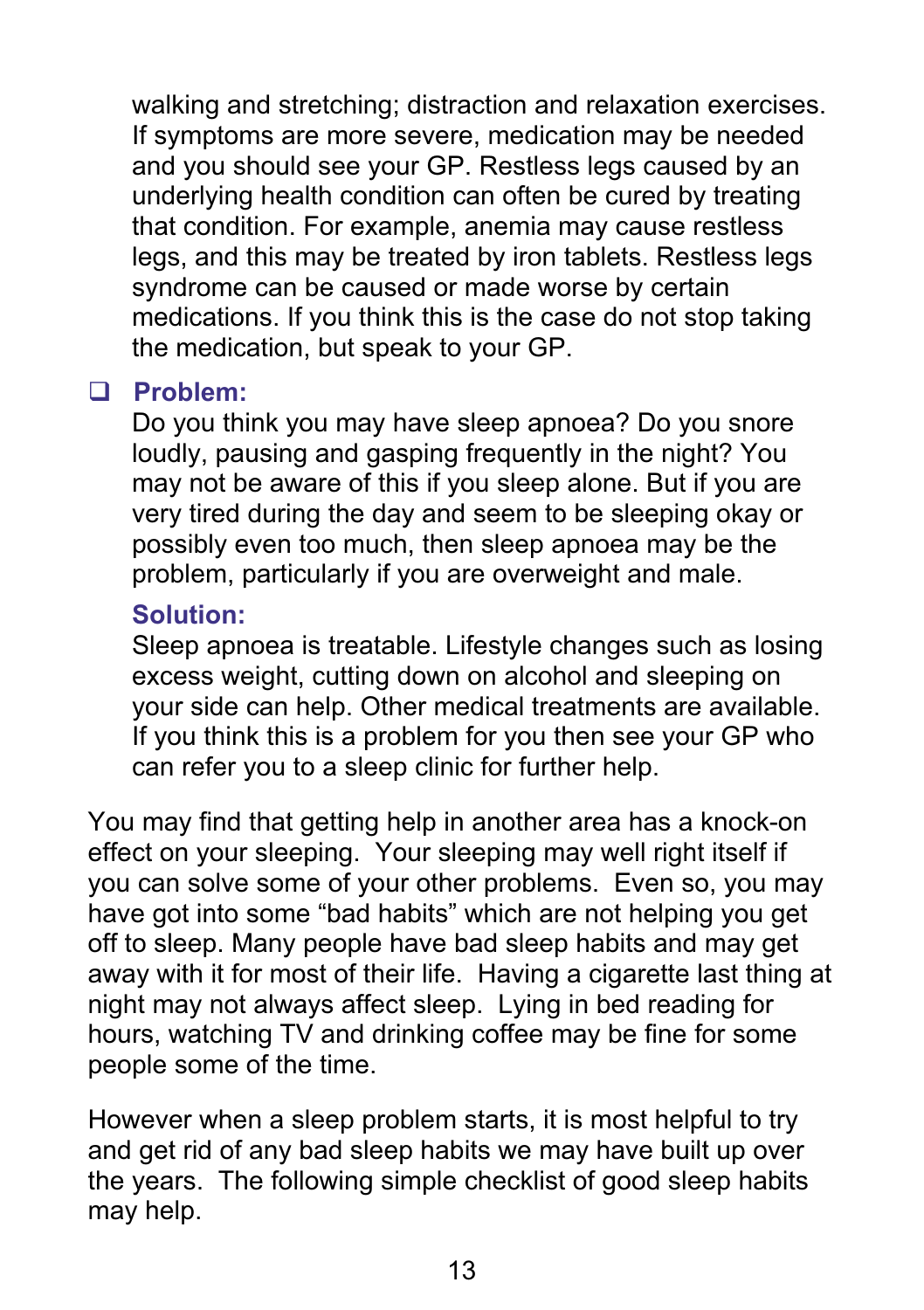### **Good sleep habits**

- **Don't worry** try not to worry about sleep it may be that you are getting enough, but it's just less than you expect. Don't take naps during the day to catch up if you can help it, this will affect your natural rhythm and only add to your problem. Remember that the amount of sleep we get is an individual thing and may change throughout our life.
- **Surroundings** go through this basic check list and see whether there are any simple changes you can make:
	- Noise (too noisy, too quiet?) Earplugs may help.
	- Light (too light, too dark?) An eye-mask or blackout blinds may help.
	- Are there electronic devices emitting light in your bedroom?
	- Comfort of mattress (too hard, too soft?)Maybe you need a new mattress
	- Pillows (too hard, too soft?) When did you last change your pillows?
	- Temperature of room (too hot, too cold?) Wearing socks, electric blanket, hot water bottle, can all help.
	- Is your partner keeping you awake? Earplugs or spare room may help.
- **Food and drink**  anything that contains caffeine, taken near to bedtime, will reduce the quality of sleep. Examples include coffee, tea, hot chocolate and cola. Chocolate also contains caffeine. It is best not to have any of these things within four hours of bedtime. If you are having a bedtime drink try to make sure it is decaffeinated. There is some evidence that having a malty drink at bedtime can increase length of sleep and reduce broken sleep.
- **Cigarettes**  smoking last thing at night can keep you awake as nicotine is a stimulant. If you do smoke, try to have your last cigarette at least four hours before bedtime. Nicotine patches or chewing gum could also affect sleep.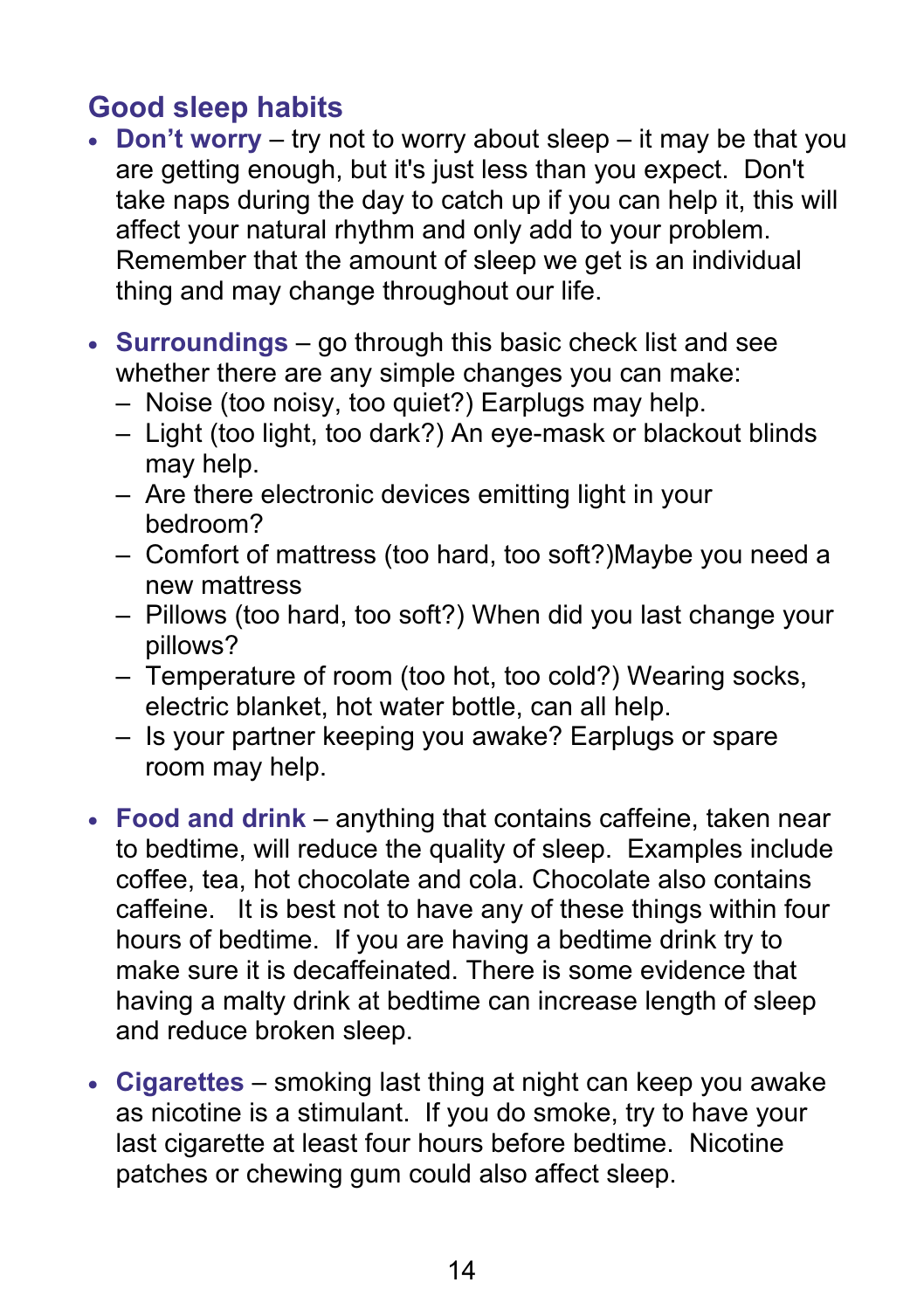- **Medicines and other drugs** some drugs can affect sleep because they are stimulants. If you are taking medicine it is worth checking with your pharmacist or doctor. Examples are certain drugs for asthma and for migraine. Sleeping tablets, whilst they can help in the short term often cause sleep problems as they interfere with the quality of sleep and can alter sleep patterns. They should only be taken for very short periods. You can discuss this with your GP.
- **Alcohol** whilst people often feel sleepy after drinking a lot of alcohol, again the quality of sleep is affected. It is best to avoid drinking large amounts of alcohol close to bedtime if you are having sleep problems.
- **Consistency**  try to get a consistent timetable so that your body knows where it is. Going to bed and getting up at roughly the same time is much better during insomnia than trying to catch up on lost sleep or going to bed early or napping at odd times during the day. In particular getting up at the same time in the morning if possible is helpful. If you feel the need to sleep in at weekends try to make it not more than an hour later than usual.
- **Pre-sleep routine** try to use the hour before going to bed to unwind and prepare for sleep. Dim the lights, listen to some calming music. It is helpful to get into a pattern.
- **Electronic devices**  avoid using electronic devices (TVs, gaming machines and more importantly, tablets and smartphones) in the hour before bedtime. Blue light emitting from these gadgets stimulates the brain and inhibits melatonin production – the hormone you need to sleep.
- **Tiredness** this may seem obvious but do not go to bed until you feel sleepy.
- **Activity**  gradually increase your daytime activity and exercise, but don't exercise too near to bedtime.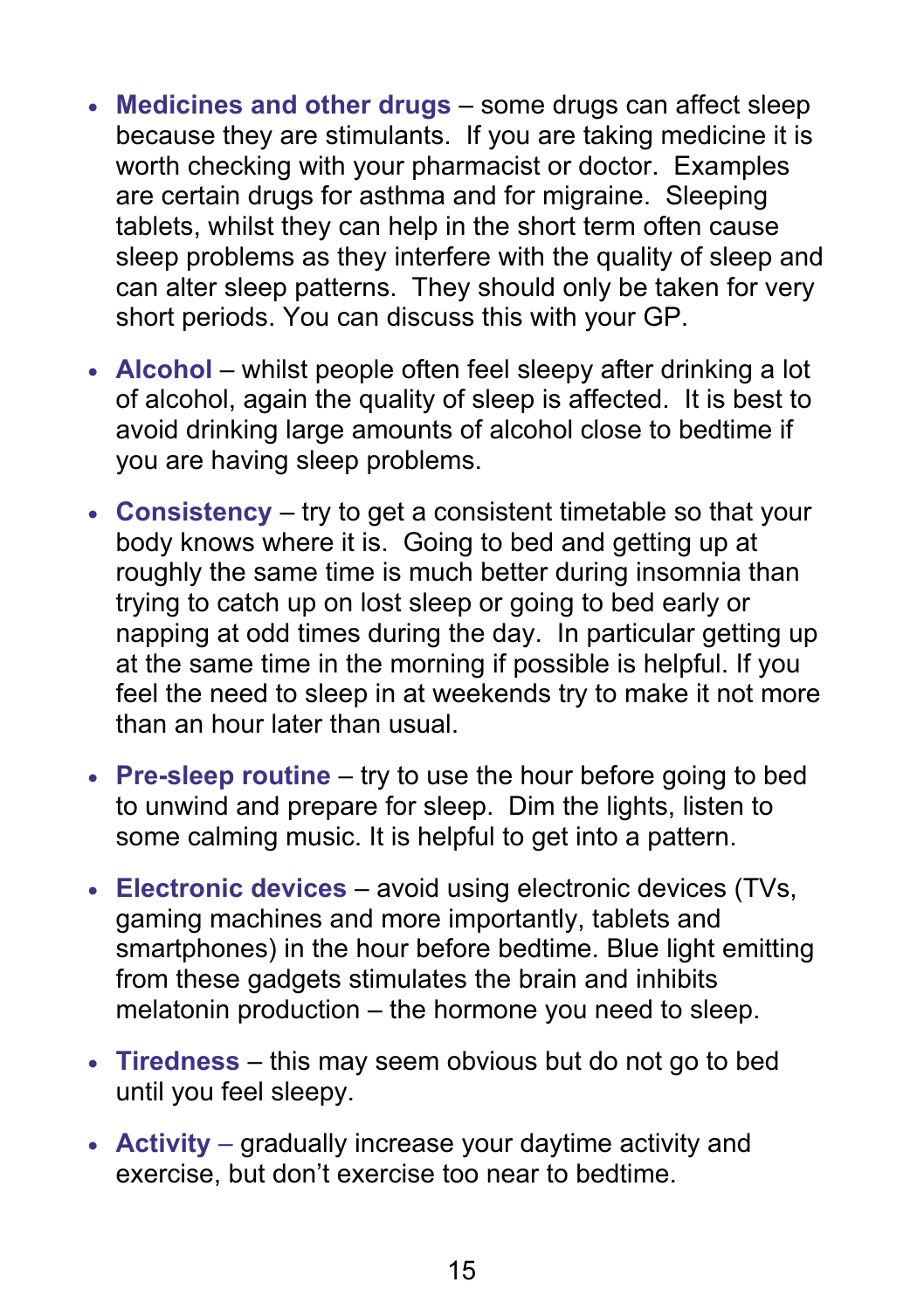- **Get up** if you have not fallen asleep within 20 minutes get up. Don't lie in bed feeling tense. Listen to relaxing music, read a relaxing book or watch something boring on TV until you feel sleepy. Some people find that having a warm milky or malty drink can help.
- **Bed for sleep** make sure your bed is associated with sleep. For example, don't watch TV, eat, and talk on the telephone in bed. The only exception to this is sex which can in fact help with sleep.

These simple guidelines really can improve your sleep but they take time. Please be patient, your hard work will pay off although it can take many weeks to develop new sleep habits.

#### **Summary**

The simple rules outlined above can help improve your sleep. The checklist below is a brief summary of some of the 'dos and don'ts' for a good night's sleep

#### **Do**

- **Do** go to bed and get up at a regular time.
- **Do** have a bedtime routine and wind down before bedtime.
- **Do** get up if you are worrying, or are not asleep after 20 minutes, and do something relaxing.
- **Do** exercise regularly, but not in the late evening.
- **Do** remember that sleep changes throughout the life cycle so try not to worry about lack of sleep.
- **Do** make sure your bed and bedroom are comfortable, for example, noise, temperature, light, etc.
- **Do** check whether any medicines you are taking may be affecting your sleep.

#### **Don't**

- $\boxtimes$  Don't worry about not getting enough sleep.
- **E** Don't lie in bed worrying about other problems.
- **EX Don't** use your bed for things other than sleep and sex.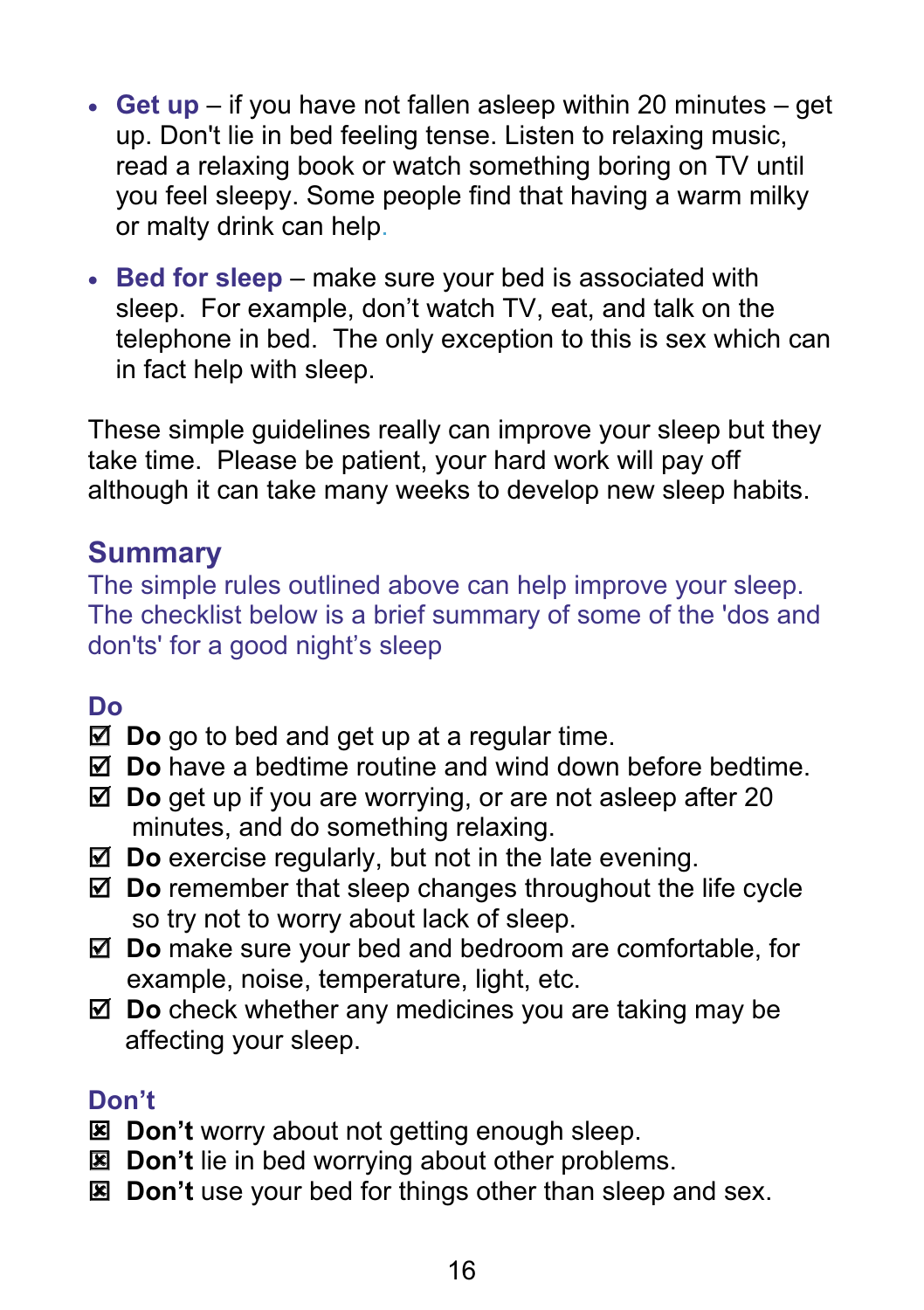- **Don't** eat or drink caffeine close to bedtime, and cut down during the day.
- **EX** Don't smoke close to bedtime.
- $\mathbb{E}$  Don't drink alcohol close to bedtime.
- $\boxtimes$  Don't go to bed until you feel sleepy.
- **E** Don't take naps during the day.
- **EX Don't** stay in bed longer to catch up on lost sleep.

These techniques have been proven to help many people but take time and hard work. If you feel you are making little progress or the problem is getting worse then speak to your GP.

Good luck and sleep well.

## **Useful organisations**

 **Sleep Matters Insomnia Helpline**  Tel: 020 8994 9874 (Monday – Friday, 6pm - 8pm) www.medicaladvisoryservice.org.uk Medical Advisory Service, P.O. Box 3087, London, W4 4ZP Provides telephone advice and resources concerning sleeping problems. **The Sleep Council**  Freephone leaflet line (non medical): 0800 018 7923 Tel: 0845 058 4595 www.sleepcouncil.org.uk Provides helpline, information and resources on improving sleep. **British Association for Counselling and Psychotherapy**  Tel: 01455 883 300 (Monday – Friday, 9am - 5pm)

www.bacp.co.uk Offers an information service providing contacts for counselling in England and Wales.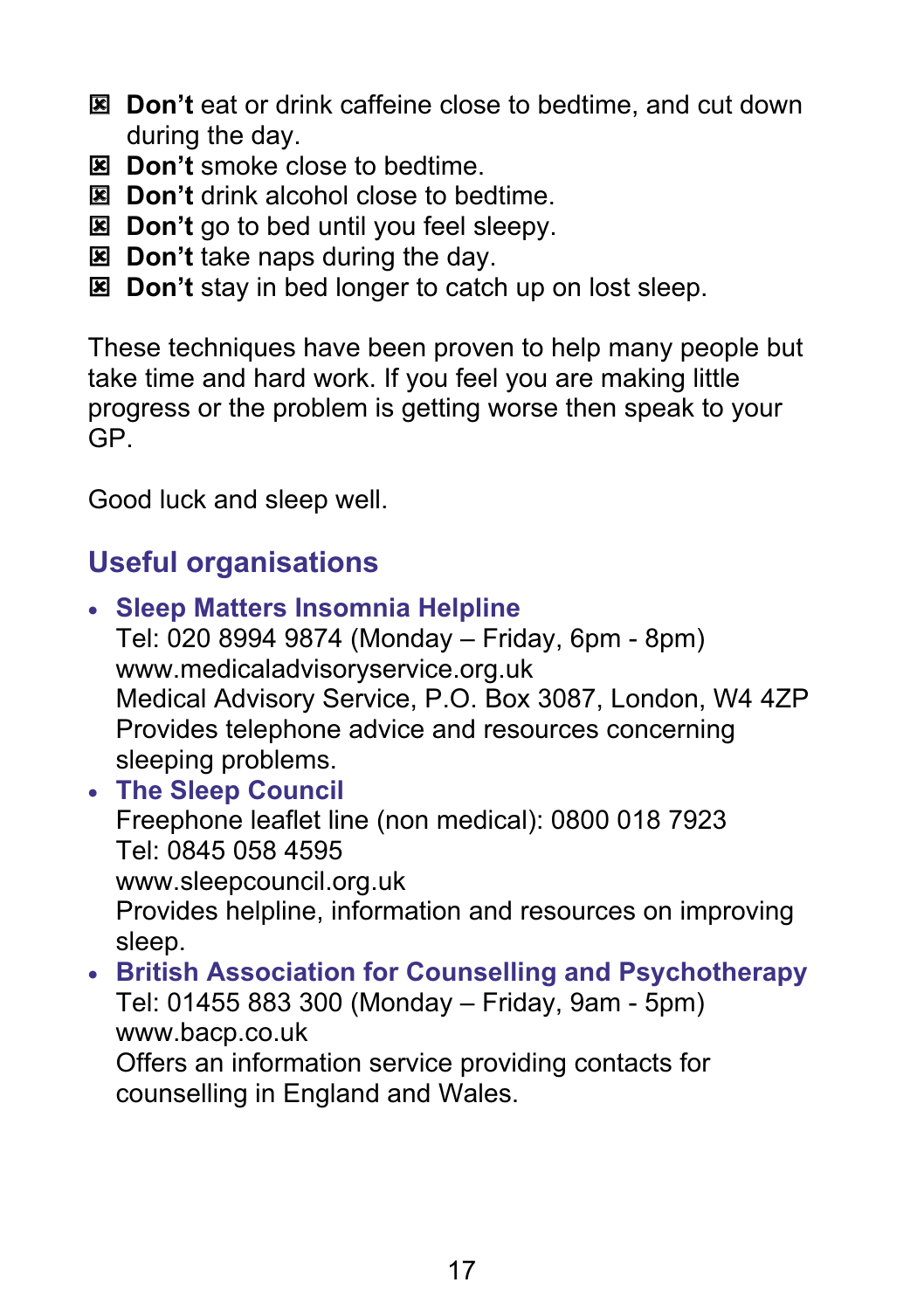#### **Healthwatch**

www.healthwatch.co.uk Healthwatch England is the independent consumer champion for health and social care in England. Working with local Healthwatch networks, we ensure that the voices of consumers and those who use services reach the ears of the decision makers.

 **Mental Health Matters**  Tel: 0191 516 3500 www.mentalhealthmatters.com A national organisation which provides support and information on employment, housing, community support and psychological services.

#### **Mind Infoline**

Tel: 0300 123 3393

www.mind.org.uk

Provides information on a range of topics including types of mental distress, where to get help, drug and alternative treatments and advocacy. Also provides details of help and support for people in their own area.

Helpline available Mon - Fri, 9am - 6pm.

#### **NHS Choices – Your health, your choices**

www.nhs.uk

Information about conditions, treatments, local services and healthy lives.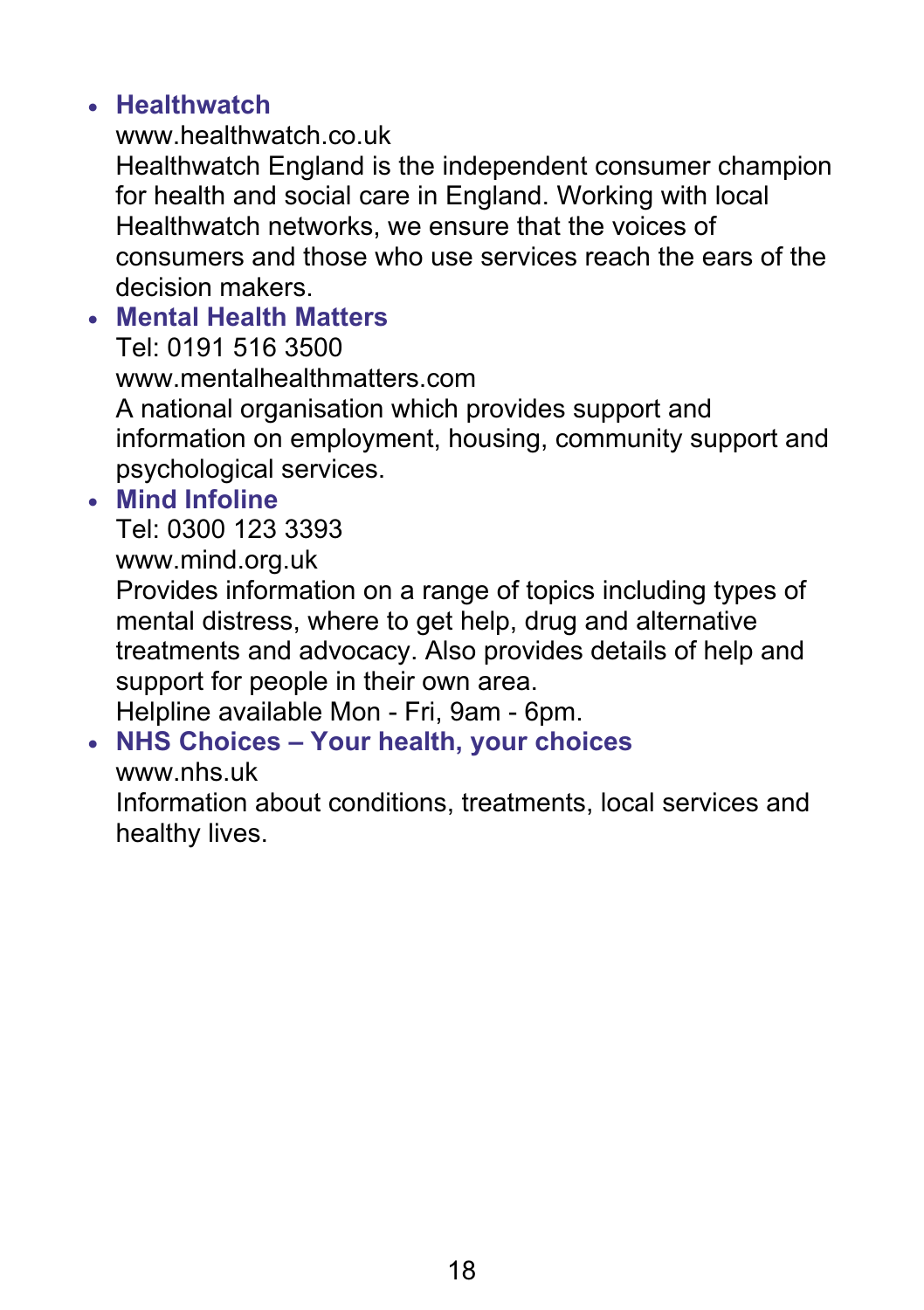## **Useful books**

- **Insomnia: doctor I can't sleep**  Adrian Williams Amberwood Publishing 1996 Unlocks the mysteries of sleep with suggested self-help techniques.
- **The insomnia kit: practical advice for a good night's sleep**

Chris Idzikowski NewLeaf 1999 Contains illustrated book, 28-day sleep assessment diary and 60 minute audio tape with relaxation exercises.

 **Overcoming Insomnia and Sleep Problems**  Colin A. Espie Robinson London 2006 A self help guide using cognitive behavioural techniques.

### **References**

A full list of references is available on request by emailing pic@ntw.nhs.uk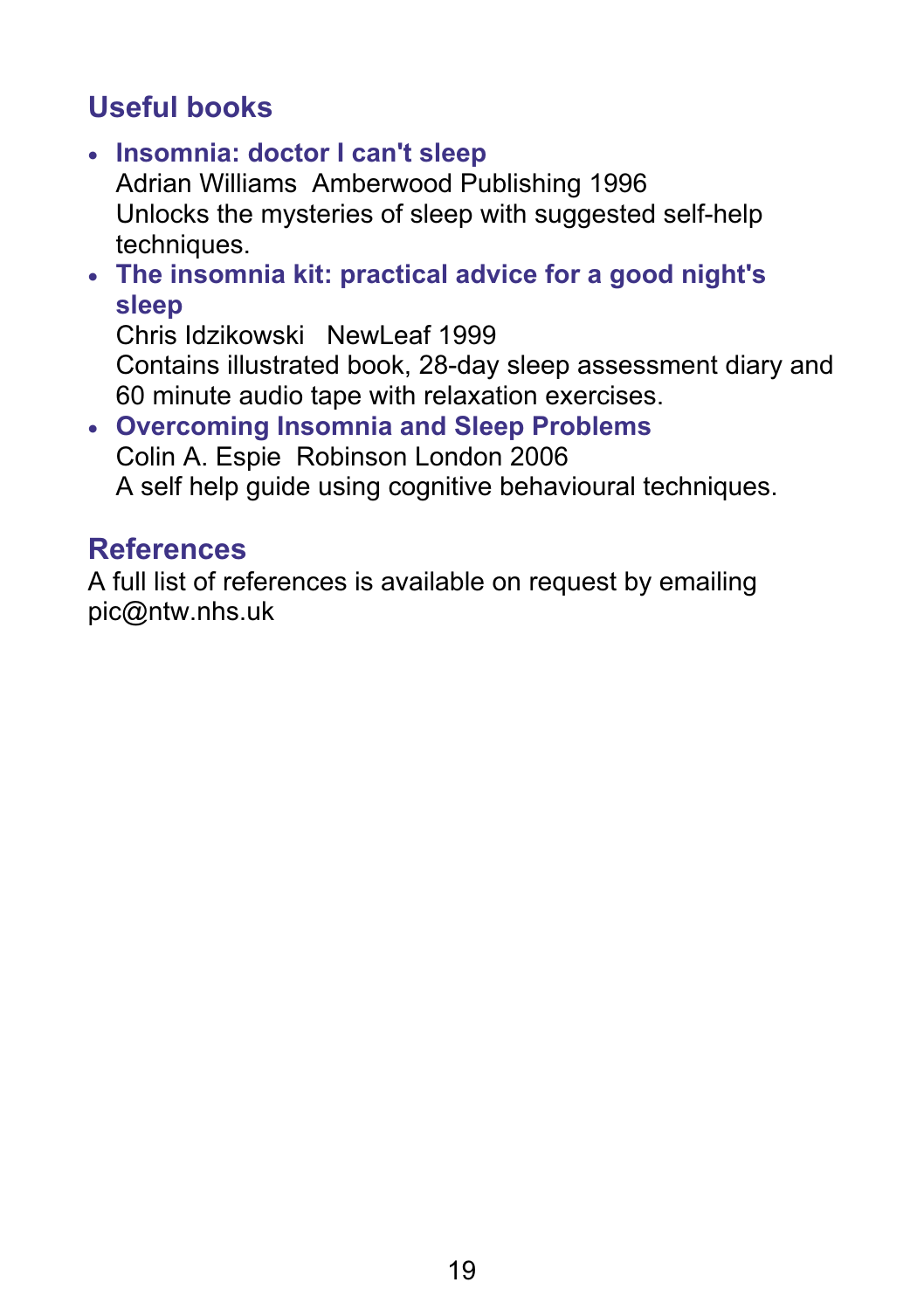Written by Dr Lesley Maunder and Lorna Cameron, Consultant Clinical Psychologists, The Newcastle upon Tyne Hospitals NHS Foundation Trust.

Many thanks to Dr Kirstie Anderson, Consultant Neurologist, and colleagues from the Regional Sleep Service, The Newcastle upon Tyne Hospitals NHS Foundation Trust for their helpful comments.



This booklet has been re-produced under licence with permission from Northumberland, Tyne and Wear NHS Foundation Trust © 2016 www.ntw.nhs.uk a certified producer of reliable health and social care information www.informationstandard.org.

Northumberland, Tyne and Wear NHS Foundation Trust has developed this resource with the support of NHS healthcare staff, service users and local voluntary sector groups in Northumberland, Tyne and Wear.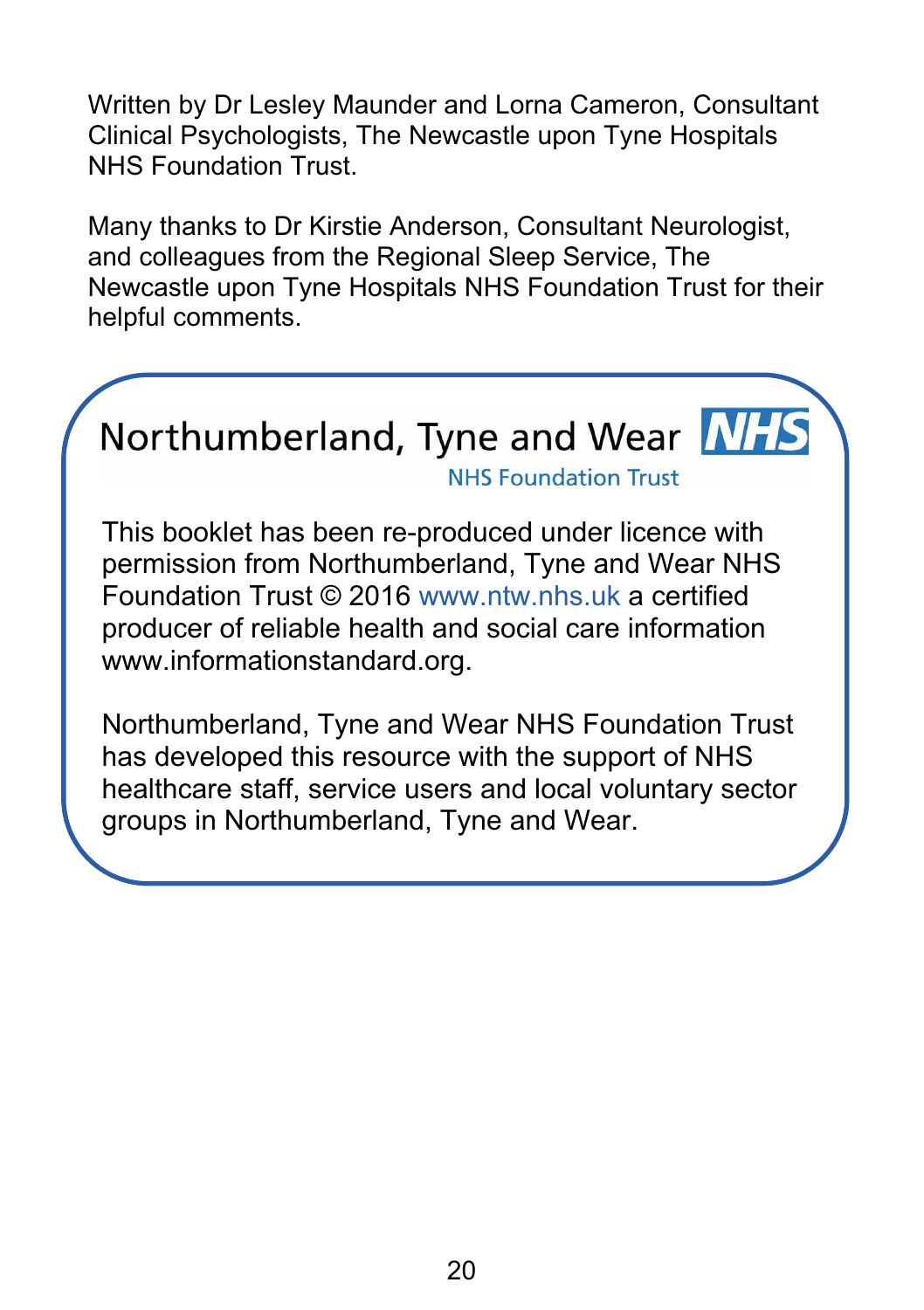## Patient Advice and Liaison Service

The Patient Advice and Liaison Service (PALS) acts on behalf of service users, families and carers to negotiate prompt solutions and help bring about changes in the way that services are developed. As well as providing a confidential advice and support service, PALS will help guide you through the different services available from the NHS. **Tel: 0161 716 3178**

## Comments and complaints

We want to learn from comments and complaints about our services. If you have any, please speak with a member of staff. Every effort will be made to resolve any concerns and complaining will not cause any difficulties in your care with us.

You can also contact the Trust's Complaints Department via post at Trust Headquarters, 225 Old Street,

Ashton-under-Lyne, OL6 7SR.

**Tel: 0161 716 3083**

**Email: complaints.penninecare@nhs.net**

## Become a member of our Trust

You can be the voice of your community by electing or becoming a governor, find out more about your local mental health and community services, and receive updates, comment on our plans and get invitations to health events. **Tel: 0161 716 3960 Email: ftmembership.penninecare@nhs.net**

## Alternative formats

If you need help to understand this information, require it in another format such as large print, spoken (on CD) or Braille, or require it in a different language – speak to a member of staff